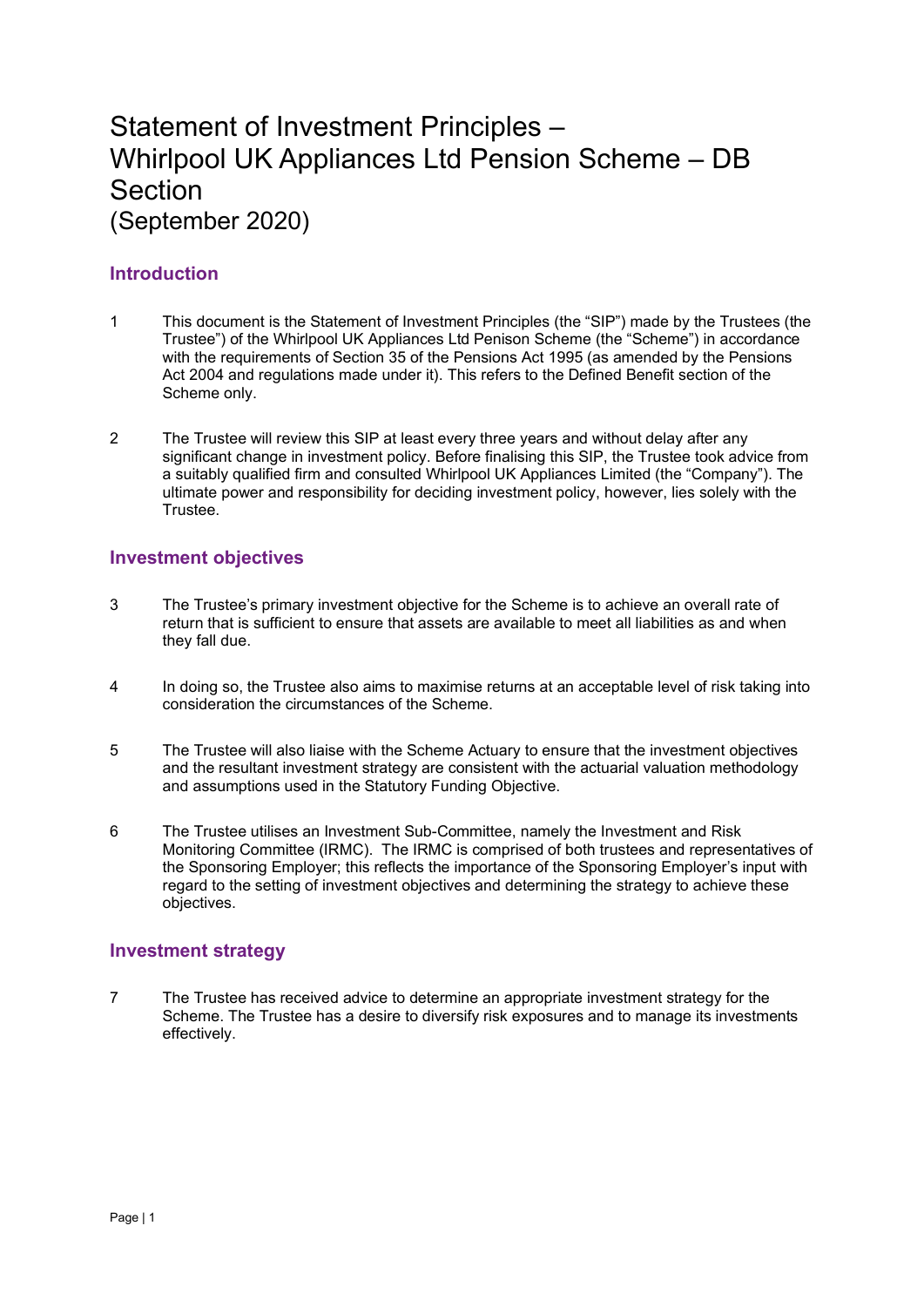- 8 The investment strategy makes use of three key types of investments:
	- a range of instruments that provide a broad match to changes in liability values;
	- a portfolio of secure income assets; and
	- a diversified portfolio of return-seeking assets.
- 9 The Trustee has appointed an investment manager to manage the Scheme's assets on a discretionary basis and to provide investment advisory services to the Trustee (the "Fiduciary Manager"). The balance within and between these investments will be determined from timeto-time at the discretion of the Fiduciary Manager, with the objective of maximising the probability of achieving the Scheme's investment objective set by the Trustee. The Fiduciary Manager's discretion is subject to guidelines set by the Trustee in the Fiduciary Management Agreement between the parties as amended from time to time (the "FMA"). In exercising investment discretion, the Fiduciary Manager is required to act in accordance with its obligations in the FMA, including the guidelines and any investment resrictions set out therein, and in so doing is expected to give effect so far as reasonably practicable to the principles contained in this SIP. This ensures appropriate incentivisation and alignment of decisionmaking with the Trustee's overall objectives, strategy and policies.
- 10 The Scheme will hold assets in cash and other money market instruments from time to time as may be deemed appropriate.
- 11 The Trustee will monitor the liability profile of the Scheme and will regularly review, in conjunction with the Fiduciary Manager and the Scheme Actuary, the appropriateness of its investment strategy.
- 12 The expected return of all the Scheme's investments will be monitored regularly and will be directly related to the Scheme's investment objective.
- 13 The Trustee's policy is that there will be sufficient investments in liquid or readily realisable assets to meet cash flow requirements in foreseeable circumstances so that the realisation of assets will not disrupt the allocation of the Scheme's overall investments, where possible.

## **Investment managers**

- 14 The Trustee has delegated investment selection, de-selection and the ongoing management of relationships with investment managers to the Fiduciary Manager within guidelines set by the Trustee in the FMA. Investments will be made by the Fiduciary Manager on behalf and in the name of the Trustee, either directly in pooled vehicles or by the appointment of third party investment managers to provide discretionary investment management services to the Trustee.
- 15 The Trustee considers the Fiduciary Manager's performance in carrying out these responsibilities as part of its ongoing oversight of the Fiduciary Manager. The Trustee expects the Fiduciary Manager to ensure that the Scheme's investment portfolio, in aggregate, is consistent with the policies set out in this SIP, in particular those required under regulation 2(3)(b) of the Occupational Pension Schemes (Investment) Regulations (2005). The Trustee expects the Fiduciary Manager to check that the investment objectives and guidelines of any pooled vehicle are consistent with the Trustee's policies contained in the SIP.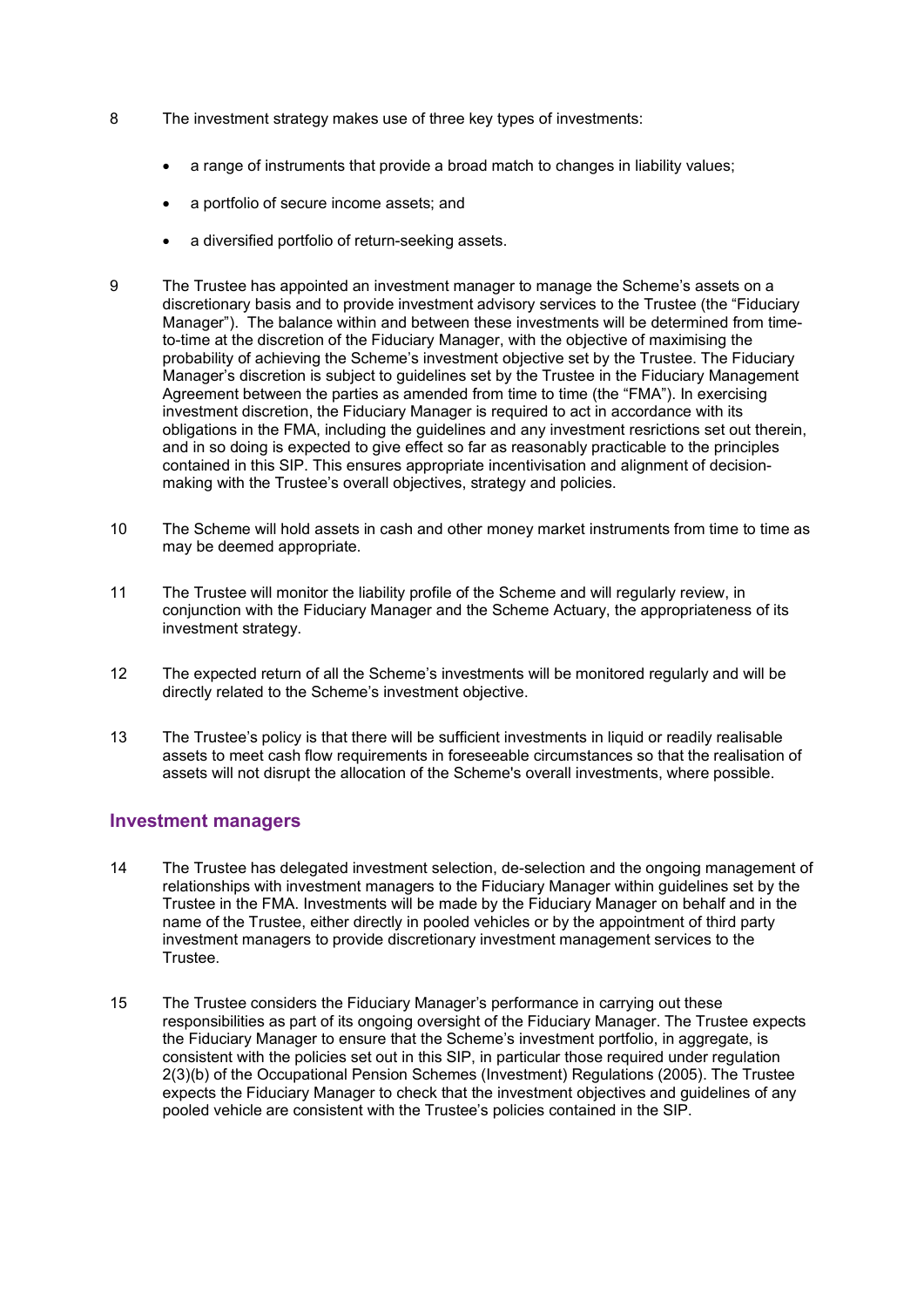- 16 In accordance with the Financial Services and Markets Act 2000, the selection of specific investments will be delegated to investment managers. The investment managers will provide the skill and expertise necessary to manage the investments of the Scheme competently.
- 17 The Trustee and Fiduciary Manager are not involved in the investment managers' day-to-day method of operation and do not directly seek to influence attainment of their performance targets. However, the Fiduciary Manager may provide investment recommendations to the investment managers of certain pooled funds appointed where it considers it appropriate. The Fiduciary Manager will maintain processes to ensure that performance and risk are assessed on a regular basis against measurable objectives for each investment manager, consistent with the achievement of the Scheme's long term objectives.
- 18 The Trustee expects the Fiduciary Manager to select investment managers with an expectation of a long-term partnership with the Trustee, which encourages active ownership of the Scheme's assets. When assessing an investment manager's performance, the Trustee expects the Fiduciary Manager to focus on longer-term outcomes, commensurate with the Trustee's position as a long term investor. Consistent with this view, the Trustee does not expect that the Fiduciary Manager would terminate an investment based purely on short-term performance but recognises that an investment may be terminated within a short timeframe due to other factors such as a significant change in the relevant manager's business structure or investment team. The Trustee adopts the same long term focus as part of its ongoing oversight of the Fiduciary Manager.
- 19 For most of the Scheme's investments, the Trustee expects the Fiduciary Manager to select investment managers with a medium to long time horizon, consistent with that of the Scheme. In particular areas such as equity and credit, the Trustee expects the Fiduciary Manager to work with investment managers who will use their engagement activity to drive improved performance over medium to long term periods within the wider context of long-term sustainable investment. The Trustee notes that the Fiduciary Manager may invest in certain strategies where such engagement is not deemed appropriate or possible, due to the nature of the strategy and/or the investment time horizon underlying decision making. The Trustee expects that the appropriateness of the Scheme's allocation to such mandates is determined in the context of the Scheme's overall objectives.
- 20 The Trustee recognise that an investment's long-term financial success is influenced by a range of financially material factors including environmental, social and governance ("ESG") issues.
- 21 Consequently the Trustee (through the selection of the Fiduciary Manager with its approach to ESG issues as set out in paragraphs 22 and 23 below) seeks to be an active long-term investor. The Trustee's focus is explicitly on financially material factors. The Trustee's policy at this time is not to take into account non-financial matters.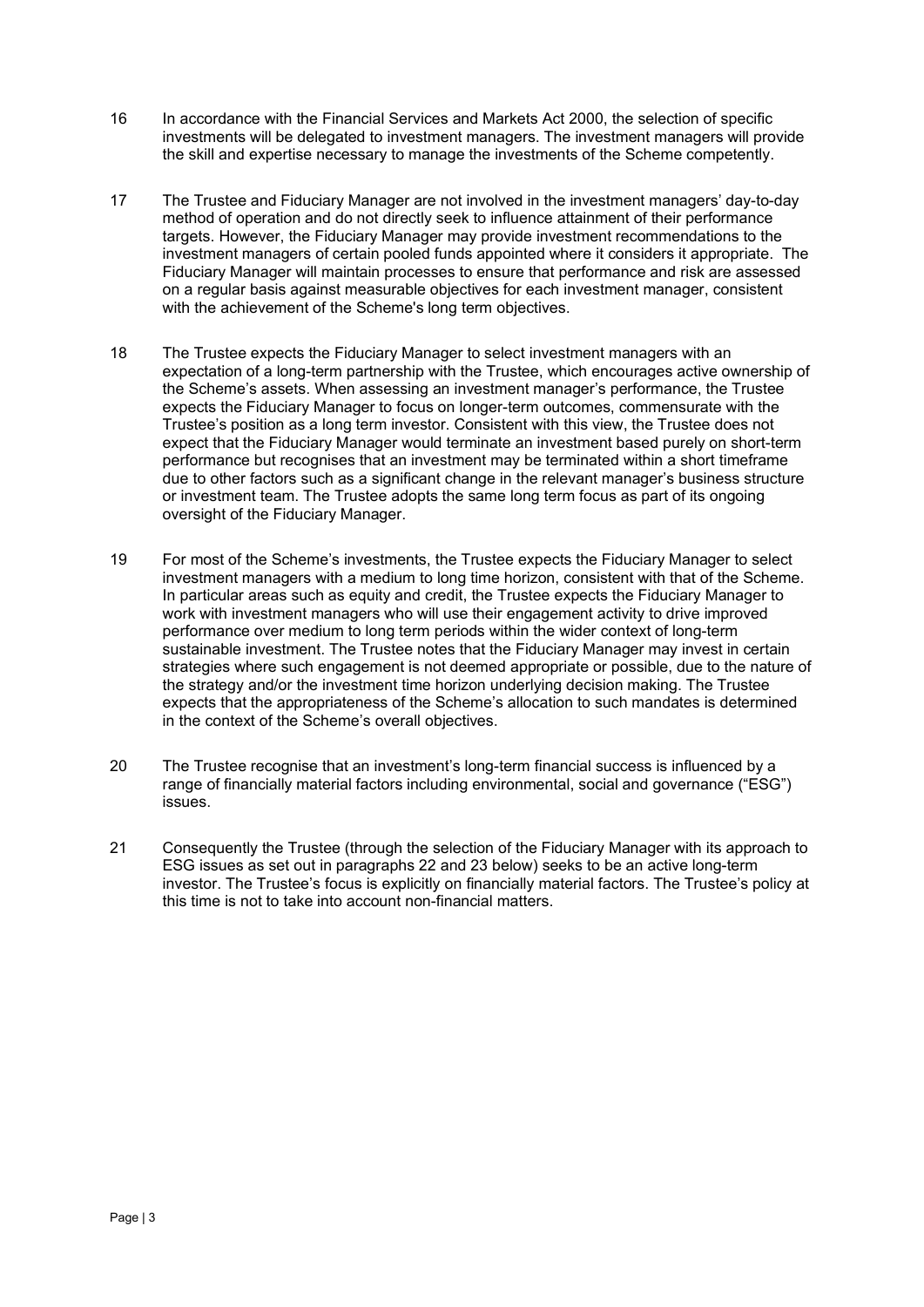- 22 The Fiduciary Manager has a dedicated sustainable investment resource and a network of subject matter experts. The consideration of ESG issues is fully embedded in the investment manager selection and portfolio management process, with oversight undertaken on a periodic basis. The Trustee expects the Fiduciary Manager to assess the alignment of each investment manager's approach to sustainable investment (including engagement) with its own before making an investment on the Scheme's behalf. The Trustee expects the Fiduciary Manager to engage with the Scheme's investment managers where the Fiduciary Manager considers this appropriate regarding their approach to stewardship with respect to relevant matters including capital structure of investee companies, actual and potential conflicts, other stakeholders and ESG impact of underlying holdings. In addition, the Trustee expects the Fiduciary Manager to review the investment managers' approach to sustainable investment (including engagement) on a periodic basis and engage with the investment managers to encourage further alignment as appropriate.
- 23 The Fiduciary Manager considers a range of sustainable investment factors, such as, but not limited to, those arising from ESG considerations, including climate change, in the context of a broader risk management framework. The degree to which these factors are relevant to any given strategy is a function of time horizon, investment style, philosophy and particular exposures which the Fiduciary Manager takes into account in the assessment.
- 24 The Fiduciary Manager encourages and expects the Scheme's investment managers to sign up to local or other applicable stewardship codes, in keeping with good practice, subject to the extent of materiality for certain asset classes. The Fiduciary Manager itself is a signatory to the Principles for Responsible Investment and the UK Stewardship Code and is actively involved in external collaborations and initiatives.
- 25 The Trustee's policy is to delegate responsibility for the exercising of rights (including voting rights) attaching to the Scheme's investments to its investment managers. The Fiduciary Manager has appointed Hermes EOS to undertake public policy engagement on its behalf as well as company-level engagement.
- 26 The Trustee expects the Fiduciary Manager to consider the fee structures of investment managers and the alignment of interests created by these fee structures as part of its investment decision making process, both at the initial selection of an investment manager and on an ongoing basis. Investment managers are generally paid an ad valorem fee, in line with normal market practice, for a given scope of services which includes consideration of longterm factors and engagement. The Trustee expects the Fiduciary Manager to review and report on the costs incurred in managing the Scheme's assets regularly, which includes the costs associated with portfolio turnover. In assessing the appropriateness of the portfolio turnover costs at an individual investment manager level, the Trustee expects the Fiduciary Manager to have regard to the actual portfolio turnover and how this compares with the expected turnover range for that mandate.

## **Other matters**

- 27 The Scheme is a Registered Pension Scheme for the purposes of the Finance Act 2004.
- 28 The Trustee recognises a number of risks involved in the investment of the Scheme's assets, and, where applicable, monitors these risks in conjunction with the Fiduciary Manager.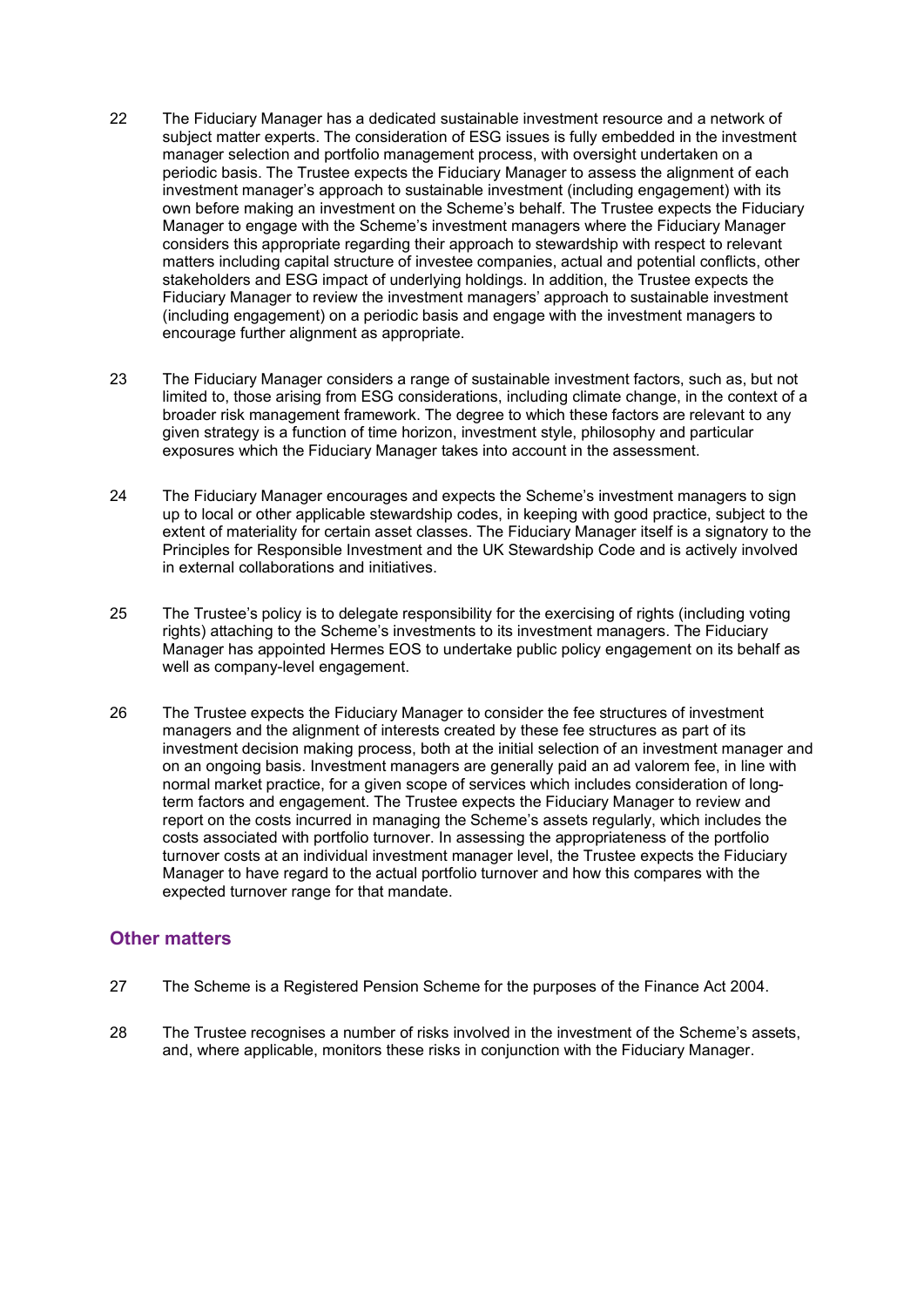#### **Solvency risk and mismatch risk:**

- are measured through a qualitative and quantitative assessment of the expected development of the Scheme's funding level.
- are managed through the development of a portfolio consistent with delivering the Scheme's investment objective.

#### **Investment Manager risk:**

- is measured by the expected deviation of the return relative to the benchmark set.
- is managed by considering when to employ active versus passive management given prospective net of fees returns, consideration of the appropriate amount of the Scheme's assets to allocate to any active portfolios and by monitoring the actual deviation of returns relative to the benchmark and factors supporting the investment managers' investment process.

#### **Liquidity risk:**

- is measured by the level of cash flow required by the Scheme over a specified period.
- is managed by the Scheme's administrator assessing the level of cash held in order to limit the impact of the cash flow requirements on the investment policy and through holding assets of appropriate liquidity.

#### **Currency risk:**

- is measured by the level of exposure to non-Sterling denominated assets.
- is managed by the implementation of a currency hedging programme (carried out within some of the pooled investment vehicles) which reduces the impact of exchange rate movements on the Scheme's asset value.

## **Custodial risk:**

is addressed through investment in pooled vehicles, with the pooled fund managers being responsible for selection of suitable custodians. In addition the Scheme's global custodian is responsible for sweeping un-invested cash balances into pooled cash funds, which are managed by a pooled fund manager who, in line with the Scheme's other pooled fund managers, is responsible for selecting the custodian for the cash funds.

#### **Interest rate and inflation risk:**

- are measured by comparing the likely movement in the Scheme's liabilities and assets due to movements in inflation and interest rates.
- are managed by holding a portfolio of matching assets (physical bonds and/or derivatives via pooled vehicles) that enable the Scheme's assets to broadly match movements in the value of the liabilities due to inflation and interest rates. The construction, ongoing monitoring and consideration of risks (such as derivatives risk) of this portfolio is undertaken by the Fiduciary Manager.